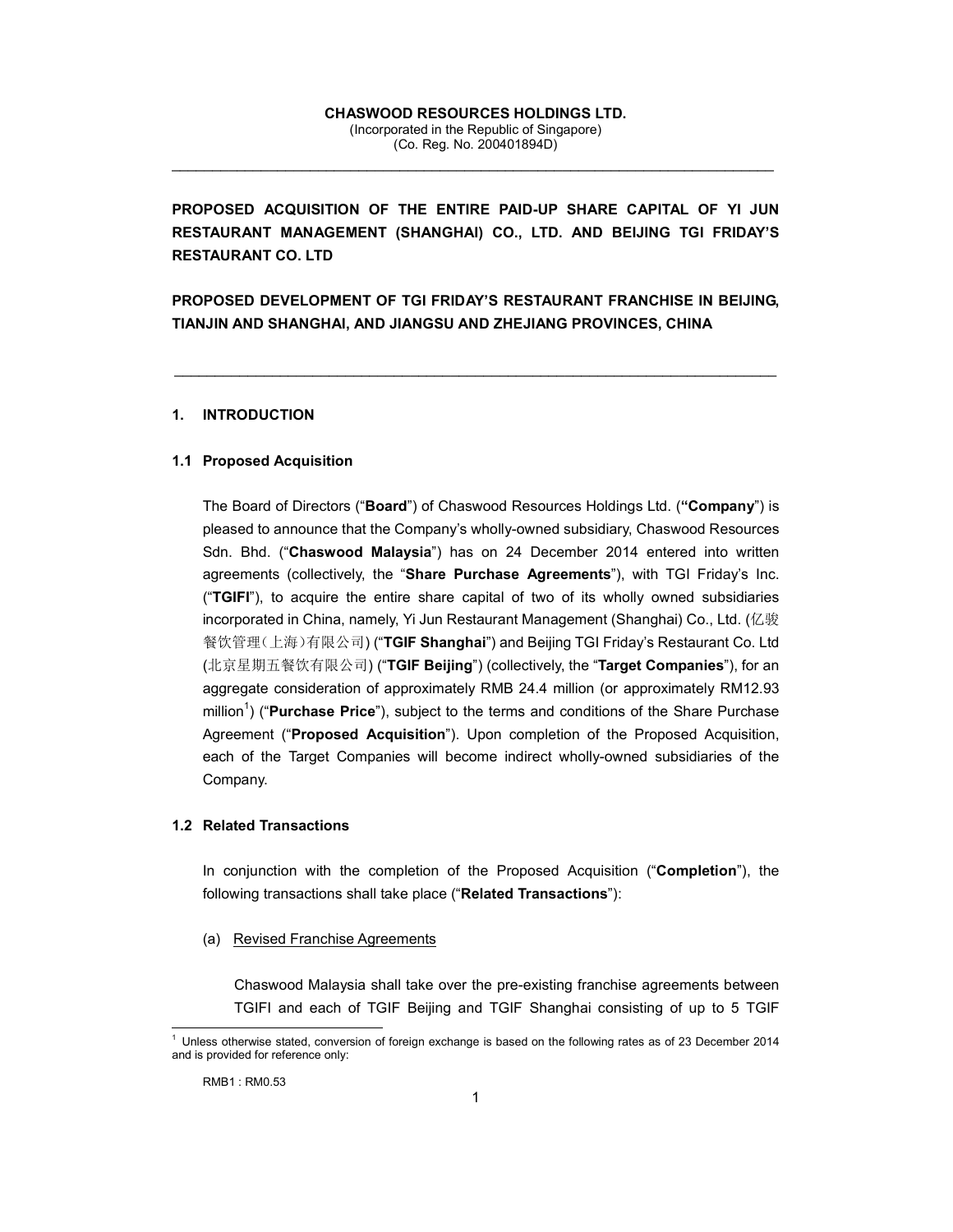Beijing restaurants and 1 TGIF Shanghai restaurant respectively, subject to certain revisions relating to, *inter alia*, the revised duration of the franchise, as well as the renewal and royalty fee payments.

### (b) New Development Agreement

Chaswood Malaysia will enter into a development agreement with TGIFI for the exclusive right to develop and operate up to 17 new TGIF (as defined below) restaurants, over a 5-year period commencing from the execution of the agreement, within a territory generally comprised of the municipalities of Beijing, Tianjin and Shanghai, and Jiangsu and Zhejiang provinces.

### (c) Revised Shenzhen Development Agreement

 The existing development agreement entered into between TGIFI and Chaswood Resources (HK) Private Limited, a subsidiary of the Company, for Shenzhen, China ("**Shenzhen Development Agreement**") as previously announced by the Company on 25 April 2014, will be revised to include 2 further restaurants to be developed in addition to the existing commitment to develop 4 TGIF restaurants pursuant to the Shenzhen Development Agreement.

### (d) International Marketing Fund Agreement

Chaswood Malaysia will enter into an International Marketing Fund Agreement with TGIFI pursuant to which each of the existing TGIF Beijing restaurants, TGIF Shanghai restaurants and all new TGIF restaurants to be developed under the New Development Agreement and Revised Shenzhen Agreement shall contribute to the international marketing fund established by TGIFI for the purposes of co-operation and the marketing by TGIFI of the TGIF restaurant franchise globally.

### **2. INFORMATION ON TGIFI AND THE TARGET COMPANIES**

## **2.1 Information on TGIFI**

TGIFI is the franchisor of the TGI Friday's restaurant franchise ("**TGIF**") from the United States of America, operating over 900 restaurants in more than 60 countries globally.

### **2.2 Information on the Target Companies**

TGIF Beijing is a limited liability company, incorporated in Beijing PRC on 25 November 1994, as a Sino-foreign joint venture whereby TGIFI owned 65% equity interest in TGIF Beijing. On 17 February 2012, TGIFI acquired the remaining 35% issued share capital of TGIF Beijing. TGIF Beijing has a registered and paid-up capital of US\$8,800,000.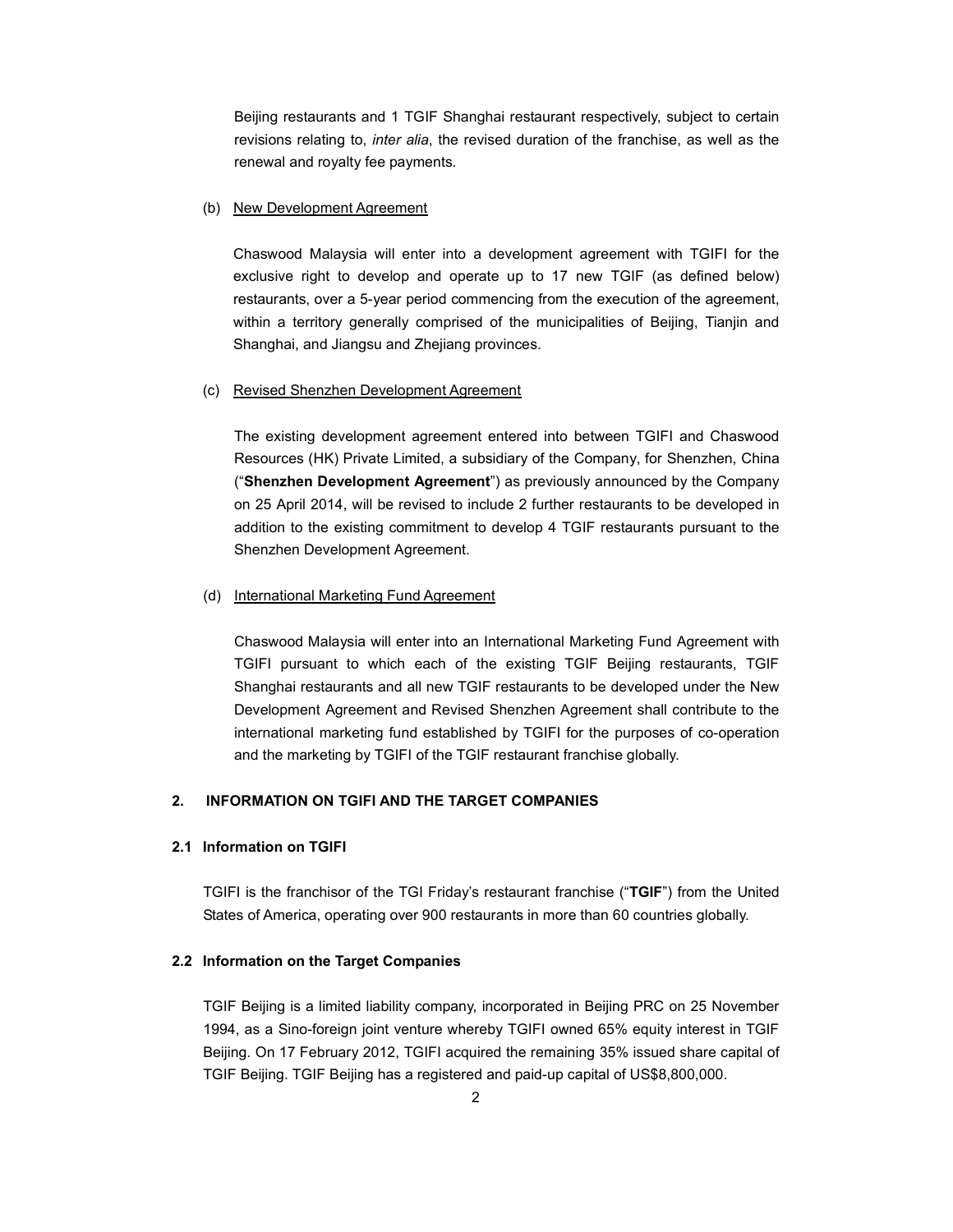TGIF Shanghai is a limited liability company, incorporated in Shanghai PRC on 13 June 2012 in Shanghai, with a registered and paid-up capital of US\$9,000,000 and US\$6,121,850 respectively.

Currently, TGIF Beijing and TGIF Shanghai collectively operate 6 TGIF restaurants in Beijing and Shanghai. Additionally, TGIF Beijing provides management services to a TGIF restaurant in Tianjin operated by a third party franchisee.

### **3. PRINCIPAL TERMS OF THE PROPOSED ACQUISITION**

# **3.1 Consideration**

The Purchase Price comprises: (a) the acquisition of the entire share capital in the Target Companies for approximately RMB 22.0 million, and (b) the working capital including outstanding liabilities of approximately RMB 2.4 million, on the basis that each of the Target Companies shall, on Completion, be "debt and cash-free" and have no net working capital. The Purchase Price is payable based on the following terms:

- (a) Twenty percent (20%) of the Purchase Price shall be payable following the approval of the Ministry of Commerce of the People's Republic of China ("**MOFCOM**") on the share sales; and
- (b) Eighty percent (80%) of the Purchase Price shall be payable on Completion.

Subject to the terms and conditions of the Share Purchase Agreements, Completion is intended to take place on or before 28 February 2015.

The Purchase Price was arrived at arm's length, commercial negotiations between Chaswood Malaysia and TGIFI on a willing-buyer, willing-seller basis, taking into account, *inter alia,* the net asset value, resources, goodwill, branding and market position of the TGIF restaurant franchise in Beijing and Shanghai.

## **3.2 Conditions Precedent**

The Group's obligation to complete the Proposed Acquisition is conditional upon, amongst others, satisfactory due diligence and all applicable approvals for the proposed transfers of the shares in the Target Companies being obtained from and the share transfers being duly registered with the applicable authorities in China.

### **4. RATIONALE FOR THE PROPOSED ACQUISITION**

The key merits of the Proposed Acquisition which would be beneficial to the Group are as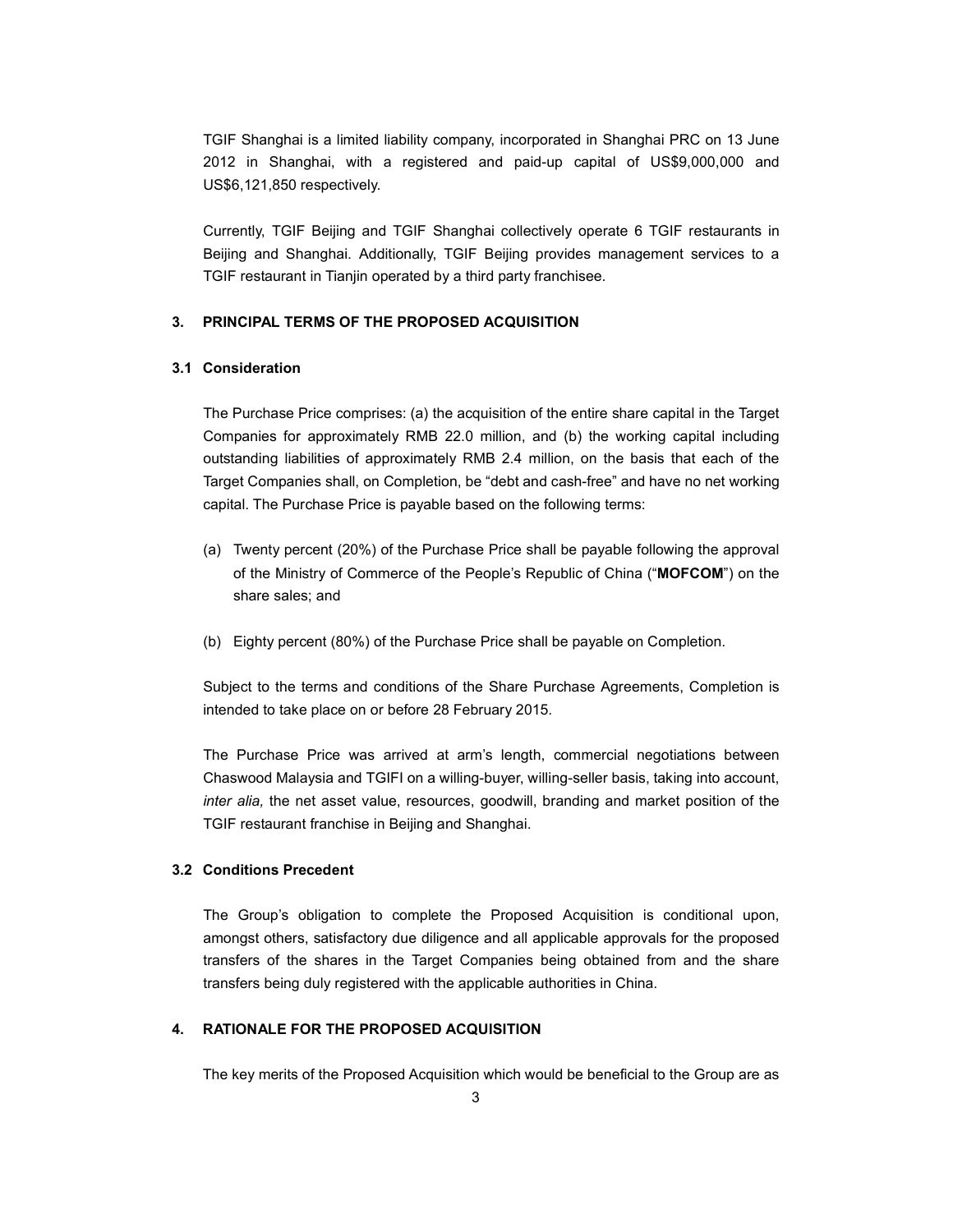follows:

# **4.1 Provides an established platform for the Group to expand into the top tier cities in China with its flagship brand TGIF**

Further to the Company's previous announcement on 25 April 2014, the Proposed Acquisition and Related Transactions are part of the Group's on-going strategy to capitalise on regional expansion through strategic partnership with TGIFI, the Company's long term principal franchisor, in high-growth emerging markets, particularly in China.

In particular, the Proposed Acquisition will provide the Group with an established platform to expand into top tier cities in China under its flagship TGIF brand and allow it to leverage on the Target Companies' existing supply chain, finance, operations and management team in China.

# **4.2 Create synergies to the Group's expansion plan in China**

Together with the earlier franchise agreement signed by the Group with Bulgogi Brothers of Korea, for, amongst other things, the exclusive rights to open and manage 30 outlets in Beijing, Shanghai, Guangdong and Hainan, China as announced by the Company on 9 November 2012, the Proposed Acquisition is also expected to create synergies with the Group's expansion plan in China.

# **5. FINANCING OF THE PROPOSED ACQUISITION**

The Proposed Acquisition will be funded through external borrowings at interest rates ranging from 5.00% to 7.85% per annum over a term of five years.

# **6. RULE 1006 OF THE CATALIST RULES**

The relative figures pursuant to Rule 1006 of the Listing Manual Section B: Rules of Catalist ("**Catalist Rules**"), based on the audited consolidated financial statements of the Company and its subsidiaries ("**Group**") for the financial year ended 31 December 2013 ("**FY2013**"), are as follows:

|     | <b>Bases of calculation</b>                                    | Size of relative<br>figures $(\%)$ |
|-----|----------------------------------------------------------------|------------------------------------|
| (a) | net asset value of the assets to be disposed of, compared      | Not applicable as                  |
|     | with the Group's net asset value. This basis is not applicable | Proposed<br>the                    |
|     | to an acquisition of assets                                    | Acquisition is not a               |
|     |                                                                | disposal of assets.                |
|     |                                                                |                                    |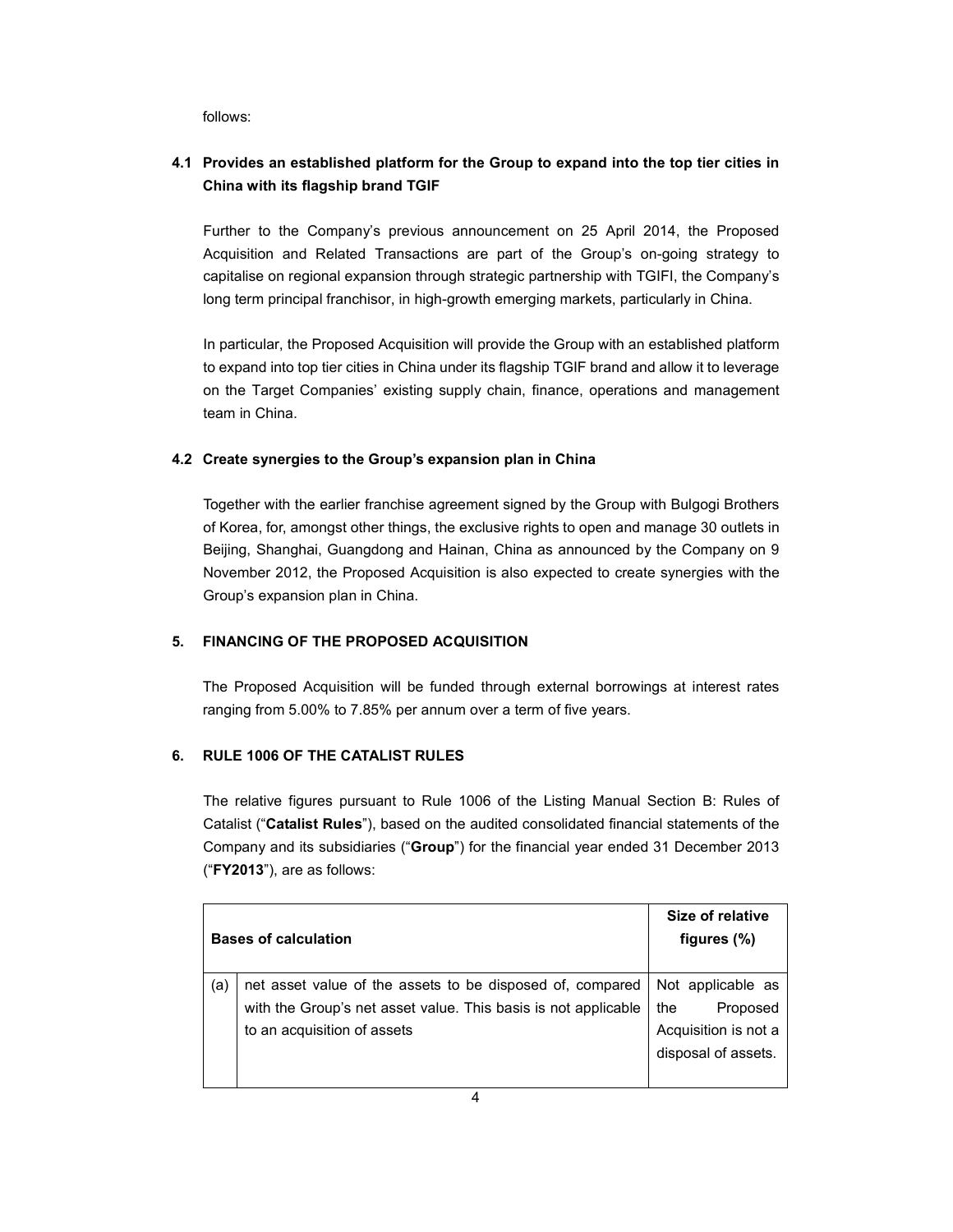|                             |                                                                       | Size of relative              |
|-----------------------------|-----------------------------------------------------------------------|-------------------------------|
| <b>Bases of calculation</b> |                                                                       | figures $(\%)$                |
|                             |                                                                       |                               |
| (b)                         | The net profits <sup>(1)</sup> attributable to the assets acquired or | Not meaningful <sup>(2)</sup> |
|                             | disposed of, compared with the group's net profits.                   |                               |
| (c)                         | The aggregate value of the consideration given or received,           | 20.00% (3)                    |
|                             | compared with the issuer's market capitalisation based on the         |                               |
|                             | total number of issued shares excluding treasury shares.              |                               |
| (d)                         | The number of equity securities issued by the issuer as               | Not applicable as             |
|                             | consideration for an acquisition, compared with the number of         | Proposed<br>the               |
|                             | equity securities previously in issue. This basis does not            | Acquisition does              |
|                             | apply as the Company will not be issuing shares as                    | not involve<br>the            |
|                             | consideration for the Proposed Acquisition.                           | οf<br>issuance                |
|                             |                                                                       | securities<br>as              |
|                             |                                                                       | consideration.                |
|                             |                                                                       |                               |
| (e)                         | The aggregate volume or amount of proved and probable                 | Not applicable as             |
|                             | reserves to be disposed of, compared with the aggregate of            | Company<br>the<br>is          |
|                             | the group's proved and probable reserves. This basis is               | not a mineral, oil            |
|                             | applicable to a disposal of mineral, oil or gas assets by a           | and gas company.              |
|                             | mineral, oil and gas company, but not to an acquisition of            |                               |
|                             | such assets.                                                          |                               |

#### Notes:

- (1) Net profits mean profit or loss after income tax, minority interest and extraordinary items.
- (2) The relative figure is 387.1% based on the audited net loss of the Target Companies of RMB36.13 million (or approximately RM19.15 million) for FY2013 and the Group's audited net loss of RM4.95 million for FY2013. However, based on the unaudited net loss of the Target Companies of RMB8.38 million (or approximately RM4.44 million) for the half-year ended 30 June 2014 and the Group's unaudited net profits of RM3.22 million for the half-year ended 30 June 2014, the relative figure computed is a negative figure at 137.8%.
- (3) The market capitalisation is calculated based on the volume weighted average price of S\$0.1076 on 10 December 2014, being the last market day on which the shares of the Company were traded, preceding the date of the Share Purchase Agreements.

As the relative figure under Rule 1006(c) of the Catalist Rules exceeds 5% but is less than 75%, the Proposed Acquisition is a "discloseable transaction" as defined in Chapter 10 of the Catalist Rules.

The Proposed Acquisition and Related Transactions are also disclosed for purposes of Rule 703 of the Catalist Rules (as they may have a material impact on the price of the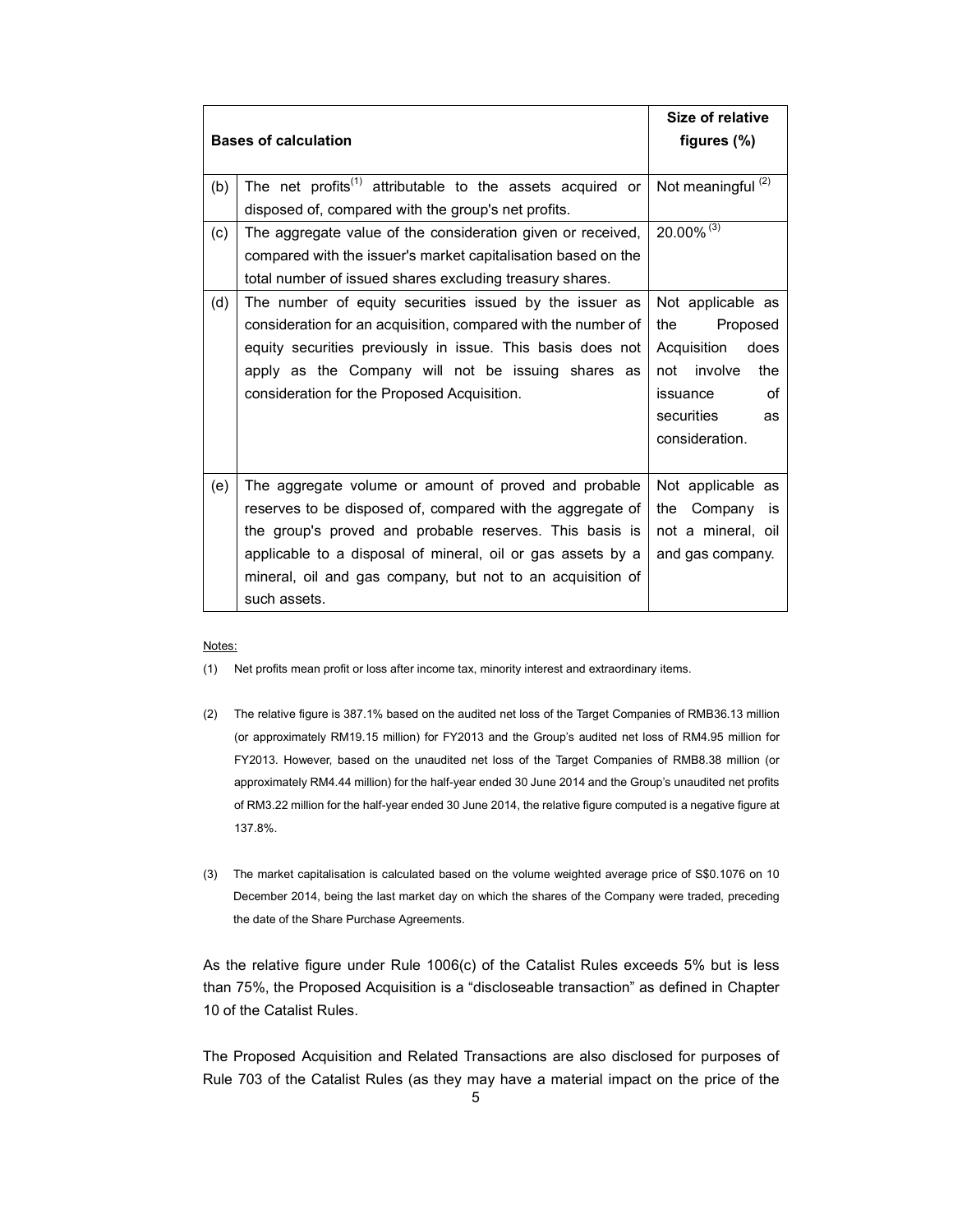shares of the Company), as well as pursuant to Rule 704(16)(c) (acquisition of shares resulting in a company becoming a new subsidiary).

As the relative figure computed under Rule 1006(b) of the Catalist Rules is a negative figure, the Company and its sponsor, CIMB Bank Berhad will seek consultation with the SGX-ST, in accordance with Rule 1007(1) of the Catalist Rules. The Company will make an appropriate announcement of the outcome of the consultation in due course.

# **7. FINANCIAL EFFECTS**

For the purposes of this section, the following assumptions apply:

- (a) The financial effects of the Proposed Acquisition on the earnings per Share ("**EPS**") and the net tangible assets ("**NTA**") per Share of the Group are set out below and are prepared purely for illustration only and do not reflect the actual future financial situation of the Company. The financial effects have been computed based on the audited consolidated financial statements of the Group for FY2013.
- (b) the Purchase Price is RMB24.4 million (or approximately RM12.93 million);
- (c) the financial effects of the Proposed Acquisition have been calculated using the exchange rate of RMB1.00 : RM0.53.

# **7.1 Net Tangible Assets ("NTA")**

Assuming that the Proposed Acquisition was completed on 31 December 2013, the effects on the consolidated NTA per Share as at 31 December 2013 are as follows:

|                         | <b>Before the</b>  | After the           |
|-------------------------|--------------------|---------------------|
|                         | <b>Proposed</b>    | <b>Proposed</b>     |
|                         | <b>Acquisition</b> | <b>Acquisition</b>  |
| NTA (RM'000)            | 30,859             | 29.928 <sup>1</sup> |
| Number of Shares ('000) | 226,818            | 226,818             |
| NTA per share (RM sen)  | 13.6               | 13.2                |

#### Note:

## **7.2 Earnings or Loss per share ("EPS or LPS")**

<sup>(1)</sup> Based on the audited financial statements of the Target Companies for the financial year ended 31 December 2013, the aggregate book value and net tangible asset value attributable to the Target Companies was RMB19.04 million (or approximately RM10.09 million) and professional fees of RM0.288 million.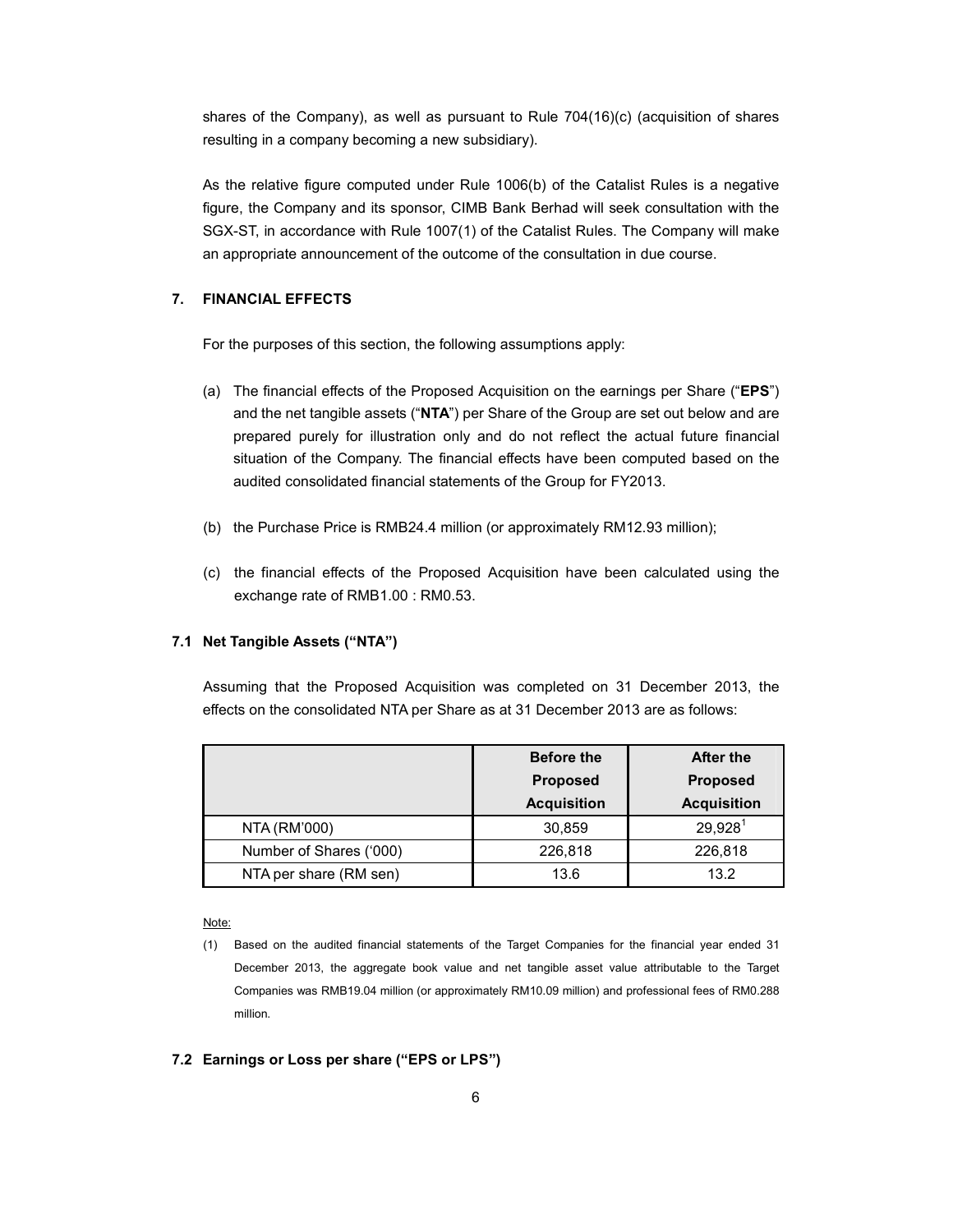Assuming that the Proposed Acquisition was completed on 1 January 2013, the effects on the consolidated LPS for FY2013 are as follows:

|                                                              | <b>Before Proposed</b><br><b>Acquisition</b> | <b>After Proposed</b><br><b>Acquisition</b> |
|--------------------------------------------------------------|----------------------------------------------|---------------------------------------------|
| Loss attributable to shareholders of the<br>Company (RM'000) | 4,946                                        | $25,286^1$                                  |
| Weighted average number of<br><b>Shares</b><br>('000)        | 226,818                                      | 226,818                                     |
| Basic LPS (RM sen)                                           | 2.2                                          | 11.1                                        |

Note:

## **8. INTERESTS OF DIRECTORS AND CONTROLLING SHAREHOLDERS**

None of the Directors or substantial shareholders of the Company has any interest, direct or indirect, in the Proposed Acquisition or any of the Related Transactions, other than through their interests in the shares of the Company.

## **9. SERVICE AGREEMENTS**

No new directors are proposed to be appointed in connection with this Proposed Acquisition. Accordingly, no service contract is proposed to be entered into between the Company and any such person.

# **10. DOCUMENTS FOR INSPECTION**

The Share Purchase Agreements, together with the various attachments thereto (including copies of the related agreements), shall be available for inspection, during normal business hours, at the Company's registered office at 80 Robinson Road #02-00 Singapore 068898, for a period of three (3) months from the date hereof.

<sup>(1)</sup> Assuming interest expenses of RM0.905 million arising from cost of borrowing that bear interest rates ranging from 5.00% to 7.85% per annum, professional fees payable to the professionals of RM0.288 million and net loss attributable to the Target Companies for FY2013 amounted to RMB36.13 million (or approximately RM19.15 million).